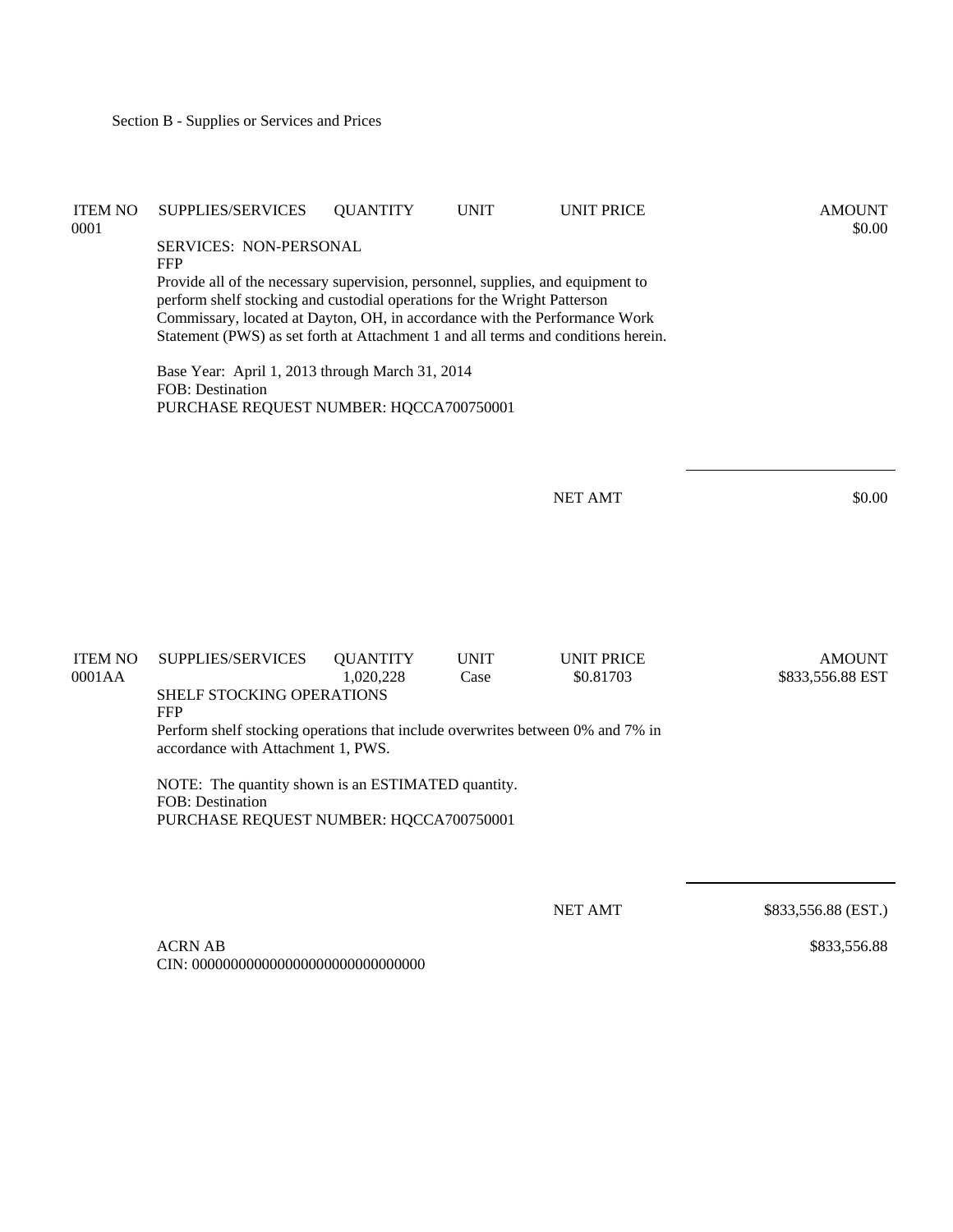| <b>ITEM NO</b><br>0001AB | SUPPLIES/SERVICES                                                                                                                                                                  | <b>QUANTITY</b><br>10,000 | <b>UNIT</b><br>Case | <b>UNIT PRICE</b><br>\$0.49022 | <b>AMOUNT</b><br>\$4,902.20 EST |  |  |
|--------------------------|------------------------------------------------------------------------------------------------------------------------------------------------------------------------------------|---------------------------|---------------------|--------------------------------|---------------------------------|--|--|
|                          | PAYMENT FOR EXCESS OVERWRITES<br><b>FFP</b>                                                                                                                                        |                           |                     |                                |                                 |  |  |
|                          | Overwrites (cases that exceed 7% of the total monthly cases, IAW paragraph<br>4.3.3.8 of the PWS @ the unit price of 60% of the case price reflected in subline<br>item AA above). |                           |                     |                                |                                 |  |  |
|                          | NOTE: The quantity shown is an ESTIMATED quantity<br>FOB: Destination<br>PURCHASE REQUEST NUMBER: HQCCA700750001                                                                   |                           |                     |                                |                                 |  |  |
|                          |                                                                                                                                                                                    |                           |                     | <b>NET AMT</b>                 | \$4,902.20 (EST.)               |  |  |
|                          | <b>ACRN AB</b>                                                                                                                                                                     |                           |                     |                                | \$4,902.20                      |  |  |
| <b>ITEM NO</b>           | SUPPLIES/SERVICES                                                                                                                                                                  | <b>QUANTITY</b>           | <b>UNIT</b>         | <b>UNIT PRICE</b>              | <b>AMOUNT</b>                   |  |  |
| 0001AC                   | <b>INVENTORY PREPARATION</b>                                                                                                                                                       | 100                       | Hours               | \$23.30                        | \$2,330.00 EST                  |  |  |
|                          | <b>FFP</b><br>Perform inventory preparation operations in accordance with Attachment 1, PWS.                                                                                       |                           |                     |                                |                                 |  |  |
|                          | NOTE: The quantity shown is an ESTIMATED quantity.                                                                                                                                 |                           |                     |                                |                                 |  |  |
|                          | FOB: Destination<br>PURCHASE REQUEST NUMBER: HQCCA700750001                                                                                                                        |                           |                     |                                |                                 |  |  |
|                          |                                                                                                                                                                                    |                           |                     | <b>NET AMT</b>                 | \$2,330.00 (EST.)               |  |  |

ACRN AB CIN: 000000000000000000000000000000 \$2,330.00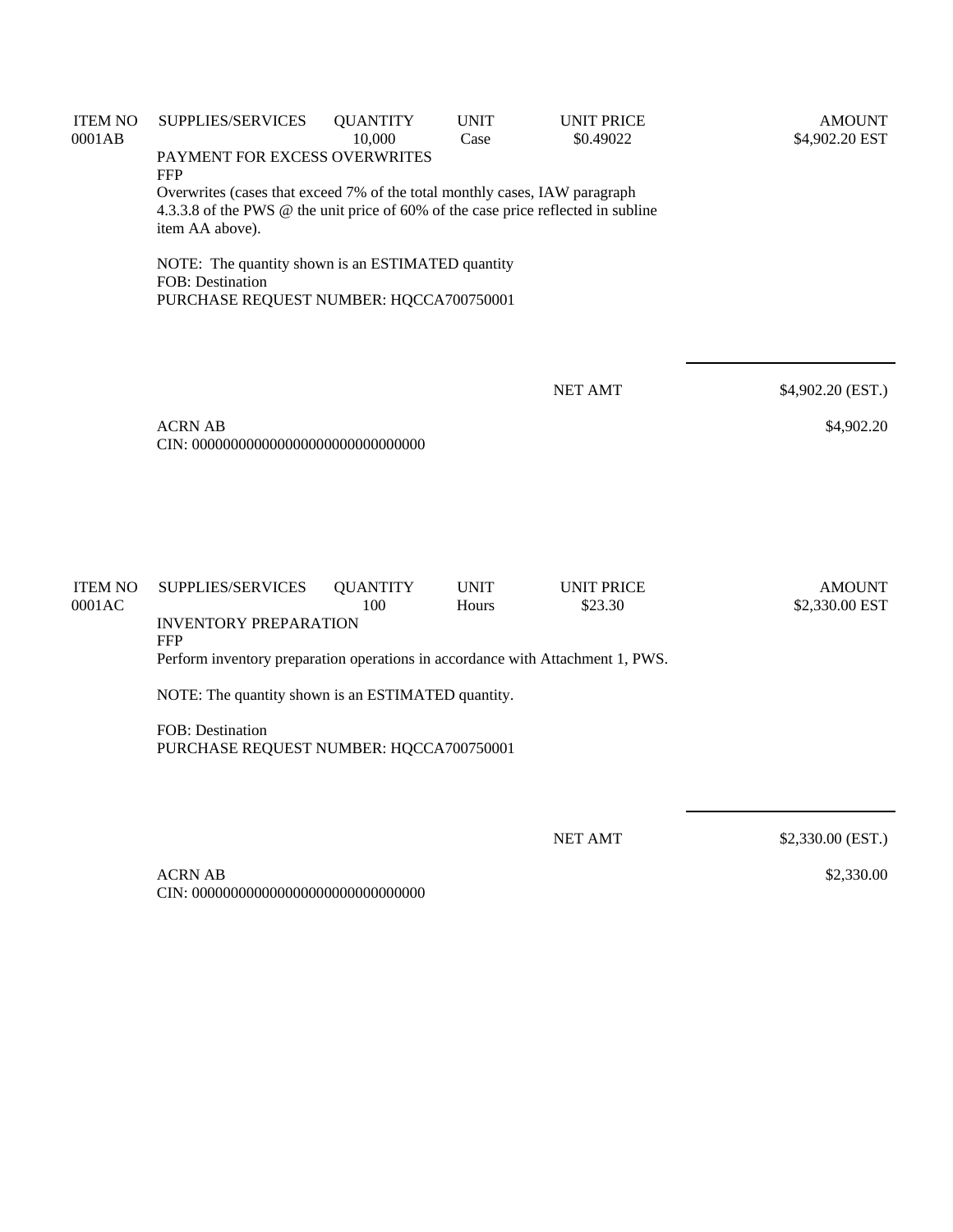| <b>ITEM NO</b><br>0001AD | SUPPLIES/SERVICES                                                                                                                                             | <b>QUANTITY</b><br>12 | <b>UNIT</b><br>Months | <b>UNIT PRICE</b><br>\$39,918.11 | <b>AMOUNT</b><br>\$479,017.32 |  |  |
|--------------------------|---------------------------------------------------------------------------------------------------------------------------------------------------------------|-----------------------|-----------------------|----------------------------------|-------------------------------|--|--|
|                          | <b>CUSTODIAL OPERATIONS</b><br><b>FFP</b>                                                                                                                     |                       |                       |                                  |                               |  |  |
|                          | Perform custodial operations (includes Administrative/Store Patron Areas,<br>Contractor's Overwrite Area, and Outside Areas) in accordance with Attachment 1, |                       |                       |                                  |                               |  |  |
|                          | PWS.                                                                                                                                                          |                       |                       |                                  |                               |  |  |
|                          | FOB: Destination<br>PURCHASE REQUEST NUMBER: HQCCA700750001                                                                                                   |                       |                       |                                  |                               |  |  |
|                          |                                                                                                                                                               |                       |                       |                                  |                               |  |  |
|                          |                                                                                                                                                               |                       |                       |                                  |                               |  |  |
|                          |                                                                                                                                                               |                       |                       | <b>NET AMT</b>                   | \$479,017.32                  |  |  |
|                          | <b>ACRN AB</b>                                                                                                                                                |                       |                       |                                  | \$479,017.32                  |  |  |
|                          |                                                                                                                                                               |                       |                       |                                  |                               |  |  |
|                          |                                                                                                                                                               |                       |                       |                                  |                               |  |  |
|                          |                                                                                                                                                               |                       |                       |                                  |                               |  |  |
| <b>ITEM NO</b>           | SUPPLIES/SERVICES                                                                                                                                             | <b>QUANTITY</b>       | <b>UNIT</b>           | <b>UNIT PRICE</b>                | <b>AMOUNT</b>                 |  |  |
| 0001AE                   |                                                                                                                                                               | 12                    | Months                | \$8,589.08                       | \$103,068.96                  |  |  |
|                          | <b>CUSTODIAL OPERATIONS-MEAT ROOM</b><br>FFP                                                                                                                  |                       |                       |                                  |                               |  |  |
|                          | Perform custodial operations (meat processing, preparation and wrapping areas) in<br>accordance with Attachment 1, PWS.                                       |                       |                       |                                  |                               |  |  |
|                          | FOB: Destination<br>PURCHASE REQUEST NUMBER: HQCCA700750001                                                                                                   |                       |                       |                                  |                               |  |  |
|                          |                                                                                                                                                               |                       |                       |                                  |                               |  |  |
|                          |                                                                                                                                                               |                       |                       |                                  |                               |  |  |
|                          |                                                                                                                                                               |                       |                       | <b>NET AMT</b>                   | \$103,068.96                  |  |  |
|                          | <b>ACRN AB</b>                                                                                                                                                |                       |                       |                                  | \$103,068.96                  |  |  |